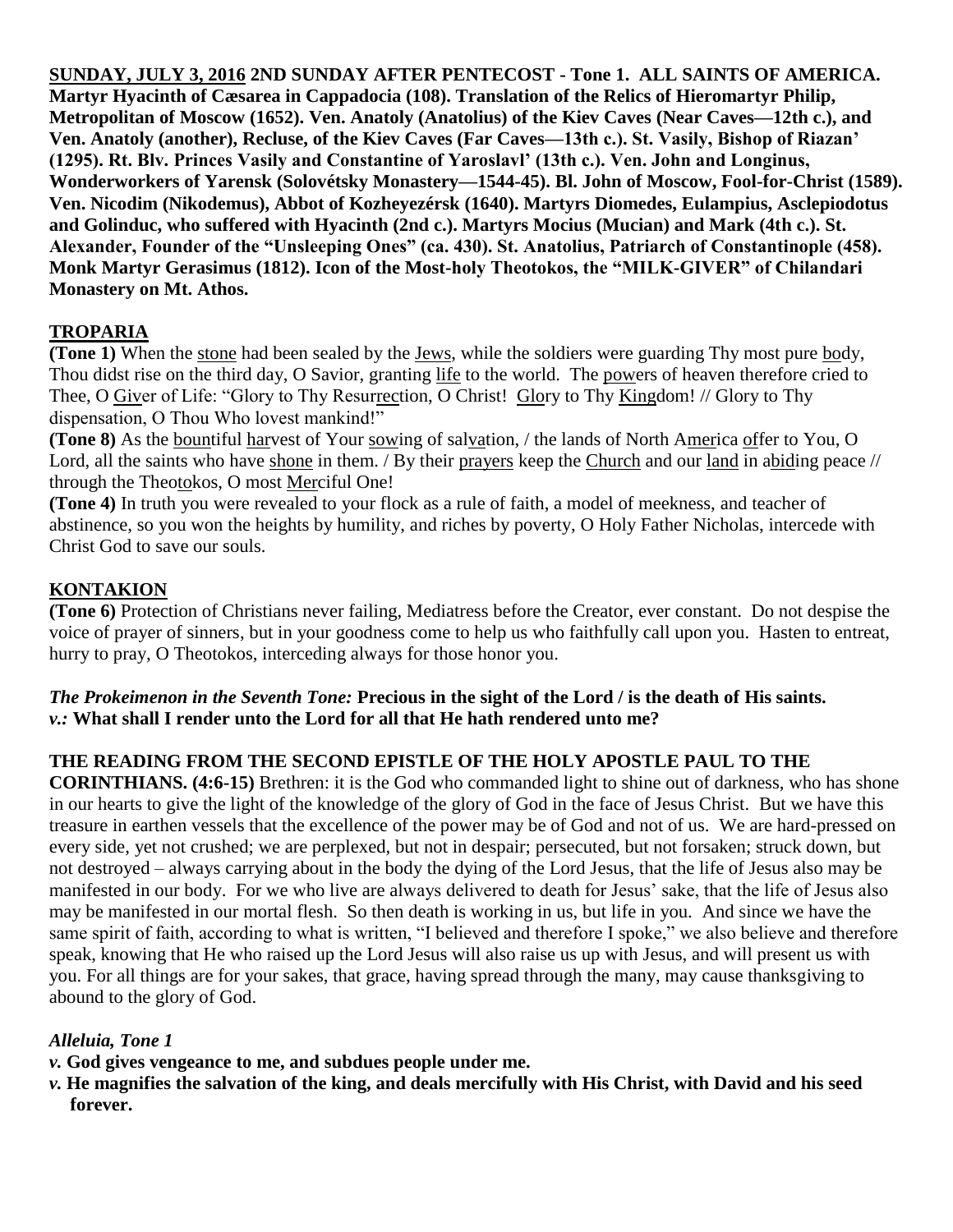# **THE HOLY GOSPEL ACCORDING TO SAINT MATTHEW (4:18-23)**

At that time, as Jesus walked by the Sea of Galilee, he saw two brothers, Simon who is called Peter and Andrew his brother, casting a net into the sea; for they were fishermen. And he said to them, "Follow me, and I will make you fishers of men." Immediately they left their nets and followed him. And going on from there he saw two other brothers, James the son of Zebedee and John his brother, in the boat with Zebedee their father, mending their nets, and he called them. Immediately they left the boat and their father, and followed him. And he went about all Galilee, teaching in their synagogues and preaching the gospel of the kingdom and healing every disease and every infirmity among the people.

#### **COMMUNION HYMN**

Praise the Lord from the heavens, praise Him in the highest! Alleluia! Alleluia! Alleluia!

#### **Translation of the relics of Hieromartyr Philip the Metropolitan of Moscow**

The Transfer of the Relics of Saint Philip, Metropolitan of Moscow and Wonderworker of All Russia: After the martyric death of St Philip (January 9), his body was buried at the Otrocha monastery, in Tver. The monks of the Solovki monastery, where he was formerly igumen, in 1591 requested permission for the transfer of his relics to their monastery. The muchsuffering and incorrupt body was placed in a grave, prepared by St Philip for himself while still alive, beneath the portico of a temple of Sts Zosima and Sabbatius of Solovki, nearby the grave of the Elder Jonah (Shamin), his beloved guide in monastic deeds.

On April 29, 1649 a grammota by Patriarch Joseph was sent to Elias, the igumen of the Solovki monastery, concerning the solemn uncovering of the relics of St Philip. On May 31 the relics were transferred into a new reliquary and placed in the Transfiguration cathedral.



July 3, 2016

In 1652 Nikon, then Metropolitan of Novgorod, proposed that the relics of the

three martyred hierarchs: Metropolitan Philip, and Patriarchs Job and Hermogenes be transferred to Moscow. With the blessing of Patriarch Joseph, Metropolitan Nikon set off in 1652 to Solovki for the relics of St Philip and solemnly conveyed them to Moscow. Into the hand of the saint was put a document of repentance by Tsar Aleksei Mikhailovich, in which he asked the forgiveness of sins of his great-grandfather Ivan the Terrible, "transgressing" his own power afront the power of the Church. On July 3 the holy relics were met in Moscow: "a pastor, innocent and cast out, was returned to his own throne." In the Dormition cathedral, "he stood in his own place for 10 days." All day, from morning until night, the bells rang as if it were Pascha. Afterwards the holy relics were placed in the Dormition Cathedral at the south door of the altar.

At the place where the relics of St Philip were met in Moscow by clergy and people, a cross was set up, which gave its name to the Cross Tollgate in Moscow (at the Rizhsk rail-station).

ရို့လ ဝတ္လွ်ိဳလ ဝတ္လွ်ိဳလ ဝတ္လွ်ိဳလ ဝတ္လွ်ိဳလ ဝတ္လွ်ိဳလ ဝတ္လွ်ိဳလ ဝတ္လွ်ိဳလ ဝတ္လွ်ိဳလ ဝတ္လွ်ိဳလ ဝတ္လွ်ိဳလ ဝတ္လ **CANDLE INTENTIONS FOR THE HEALTH AND BLESSINGS OF**  Health & God's Blessings Tom Branoff Linda, Peter & Marilyn

| Happy Birthday & God's Blessings Kara George & Pete Sredich, |  |
|--------------------------------------------------------------|--|
|                                                              |  |
|                                                              |  |
|                                                              |  |